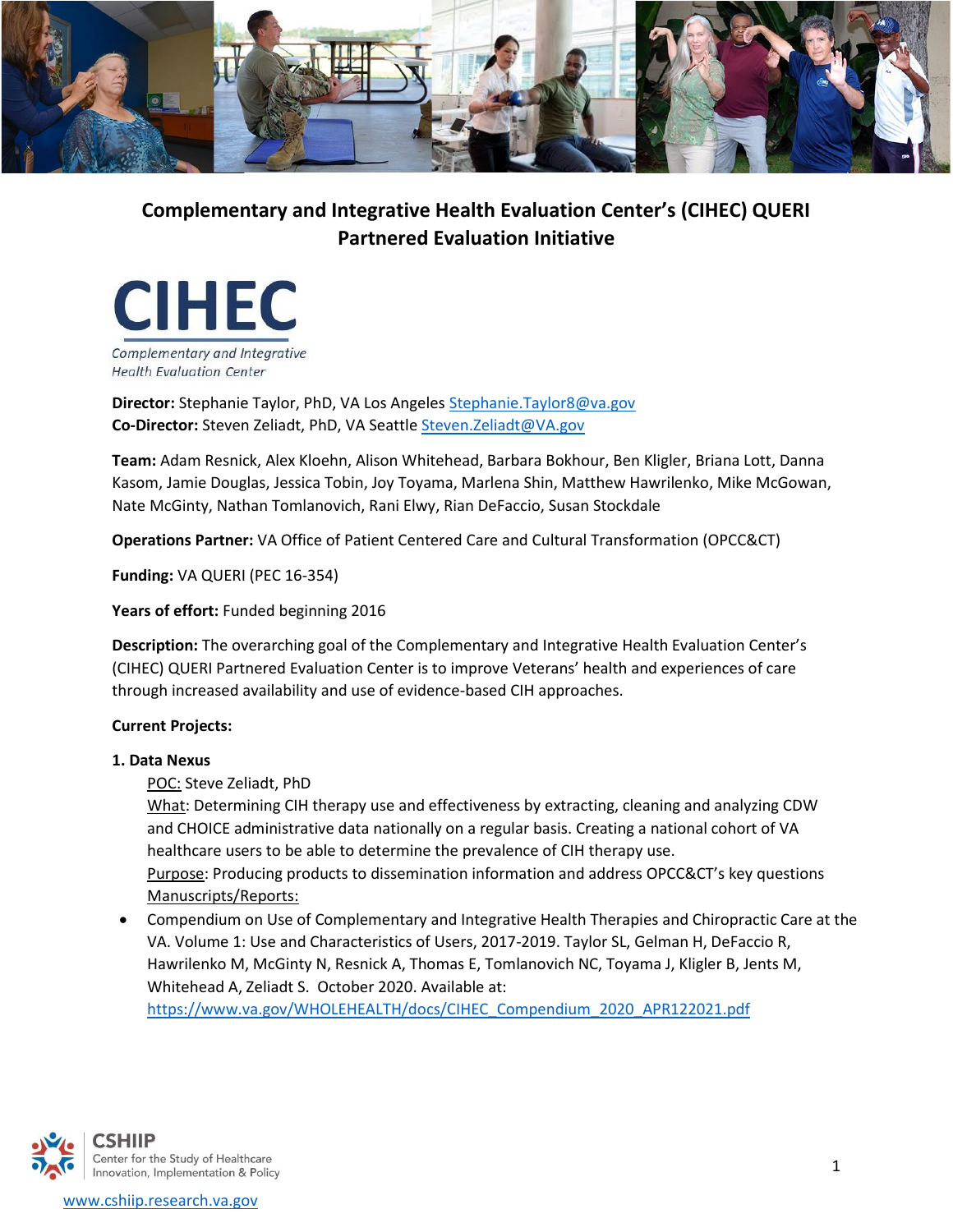

## **2. Getting the Word Out: Disseminating the Evidence on CIH Therapies**

# **2a. Registry of Current Research on Veterans and Complementary and Integrative Health Therapies and Chiropractic Care**

POC: Mike McGowan, MA, Stephanie Taylor, PhD

What: Compiling and maintaining a registry of all VA-, NIH- and DoD-funded research being conducted among Veterans using CIH therapies.

Purpose: Enables VA clinicians, researchers and ORD Program Managers to be aware of the research being conducted. Builds capacity for VA CIH research because it highlights who is doing what, so researchers can connect with each other if interested in collaborating. Manuscripts/Reports:

[Registry of Current Research on Veterans and Complementary and Integrative Health Therapies](https://www.va.gov/WHOLEHEALTH/docs/QUERI_CIHEC_CIH_Research_Registry_2021_FINAL.pdf)  [and Chiropractic Care \(va.gov\)](https://www.va.gov/WHOLEHEALTH/docs/QUERI_CIHEC_CIH_Research_Registry_2021_FINAL.pdf)

## **2b. Library of Research Articles on Veterans and Complementary and Integrative Health Therapies and Chiropractic Care**

POC: Mike McGowan, MA, Stephanie Taylor, PhD

What: Excel database of scientific research papers on Veterans and CIH therapies.

Purpose: Enables VA clinicians, researchers and staff to keep abreast of the research being conducted on Veterans. Updated twice a year and circulated nationally, in/outside the VA. Manuscripts/Reports:

[Library of Research Articles on Veterans and CIH Therapies -](https://www.va.gov/WHOLEHEALTH/professional-resources/clinician-tools/library-research-articles/index.asp) Whole Health (va.gov)

## **2c. Guest Editors of Medical Care Journal on Research conducted CIH and Veterans**

POC: Rani Elwy, PhD, Stephanie Taylor, PhD 2021: <https://journals.lww.com/lww-medicalcare/toc/2020/09001>

#### **2d. HSR&D CIH Cyberseminars**

POC: Rani Elwy, PhD What: This bimonthly forum presents the latest in CIH research from within and outside the VA.

#### **3. VA Office of Patient Centered Care and Cultural Transformation's Veterans' CIH Experience Survey**

POC: Stephanie Taylor, PhD, Steve Zeliadt, PhD, Briana Lott, MPH, Alex Kloehn, MPH What: CIHEC manages this survey for VA OPCC&CT. Starting Spring 2021, this is a 4-time period, multi-mode survey of approximately 18,000 Veterans using CIH therapies to collect data on:

- 1. 5 domains relevant to chronic pain: anxiety, depression, well-being, fatigue, quality of life
- 2. Self-empowerment to take care of health
- 3. Tele-CIH use

Purpose: Analyzing it in the 4-year APPROACH HSR&D-funded study

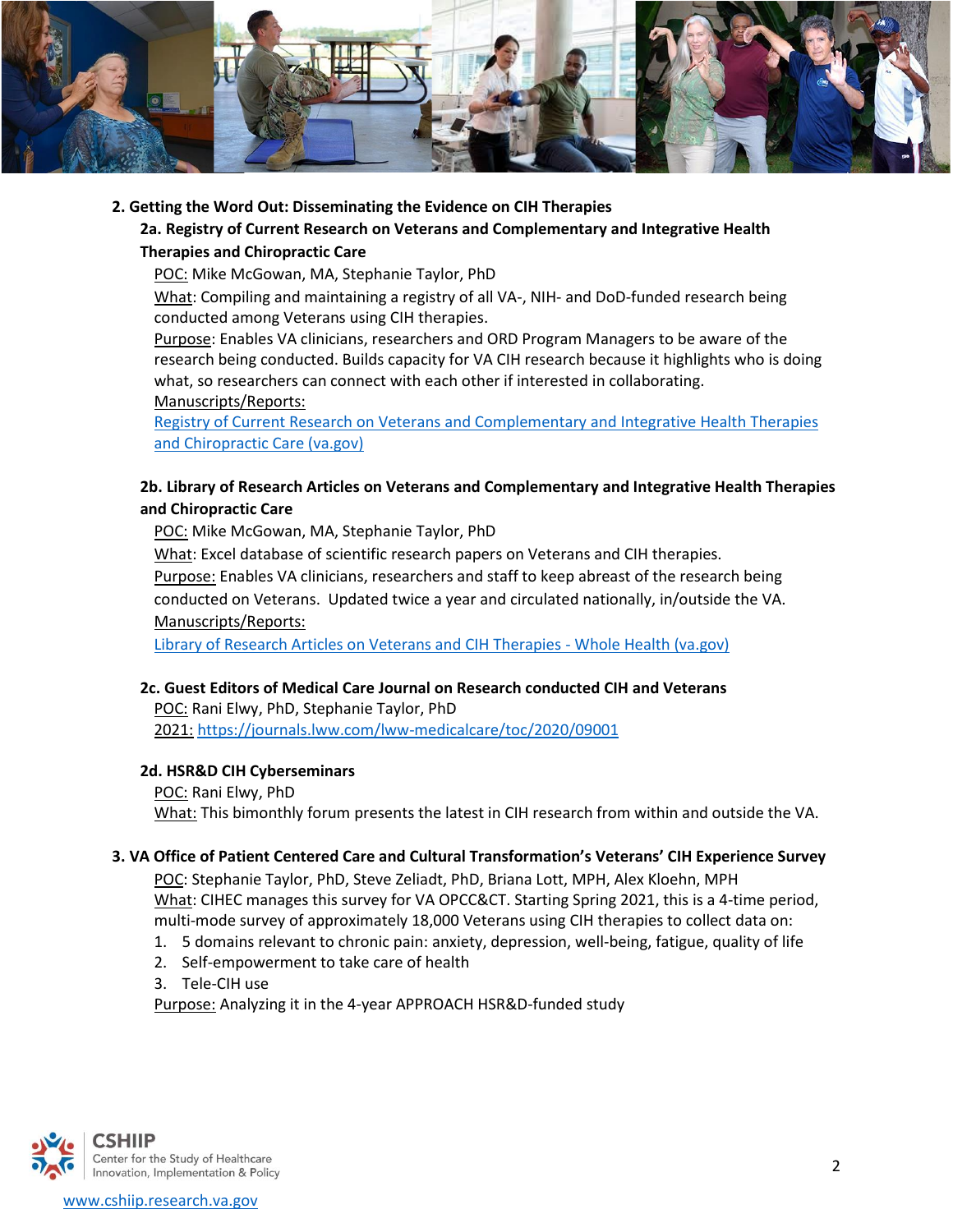

### **4. Tele-Whole Health Evaluation**

POC: Barbara Bokhour, PhD, Stephanie Taylor, PhD What: In collaboration with EPCC QUERI PEI, we are conducting 4 tasks to examine 1) national tele-Whole Health use, 2) facility-level facilitators/barriers to delivery and implementation strategies, and patients' perspectives of effectiveness and implementation, both 3) qualitatively and 4) quantitatively.

Purpose: EPCC and CIHEC QUERI Centers are evaluating several aspects of Tele-WH.

## **5. Resiliency Mindfulness for Clinician and Staff Burnout**

POC: Susan Stockdale, PhD, Briana Lott, MPH, and Stephanie Taylor, PhD What: Collaborating with Dr. Greg Serpa, a national leader in mindfulness, to develop and pilottest a brief, 3-month voluntary program for providers and staff that teaches mindfulness, selfcompassion, and practical skills to bolster their resiliency. This program was based on a version that was tested in 2017 to support Homeless PACT in Los Angeles. Purpose: Addressing clinician burnout is a national priority.

## **Older Projects**

## **1. Battlefield Acupuncture 2016-2019**

What: Quantitatively evaluated BFA effectiveness in reducing pain and qualitatively evaluated BFA implementation.

- [The Effectiveness and Implementation of Auricular Acupuncture for Pain in Routine Clinical](https://pubmed.ncbi.nlm.nih.gov/33769534/)  [Care at VA Facilities.](https://pubmed.ncbi.nlm.nih.gov/33769534/) Taylor SL, Zeliadt SB, Giannitrapani K, Osei-Bonsu P, Thomas ER, Olson J, Federman D., Kligler B. *Pain Medicine.* 2021 Mar 26:pnaa474.
- [Does Offering Battlefield Acupuncture Lead to Subsequent Use of Traditional Acupuncture?](https://pubmed.ncbi.nlm.nih.gov/32826780/) Thomas E, Taylor SL, Olson J, Gelman H, Coggeshall S, Zeliadt S. *Medical Care.* Sept 2020; 58(9).
- [Patient Feedback on the Effectiveness of Auricular Acupuncture on Pain in Routine Clinical](https://pubmed.ncbi.nlm.nih.gov/32826779/)  [Care: The Experience of 11,406 Veterans.](https://pubmed.ncbi.nlm.nih.gov/32826779/) Zeliadt SB, Thomas ER, Federman D, Taylor SL. *Medical Care*. Sept 2020; 58(9).
- [Provider Perspectives of Battlefield Acupuncture: Advantages, Disadvantages and Its Potential](https://pubmed.ncbi.nlm.nih.gov/32826777/)  [Role in Reducing Opioid Use for Pain.](https://pubmed.ncbi.nlm.nih.gov/32826777/) Giannitrapani K, Ackland PE, Holliday J, Olson J, Kligler B, and Taylor SL. *Medical Care*. Sept 2020; 58(9).
- [Challenges and Strategies for Implementing Battlefield Acupuncture in the VA: A Qualitative](https://www.ncbi.nlm.nih.gov/pmc/articles/PMC6205764/)  [Study of Provider Perspectives.](https://www.ncbi.nlm.nih.gov/pmc/articles/PMC6205764/) Taylor SL, Giannitrapani K, Ackland PE, Holliday J, Reddy K, Drake D, Federman DG, Kligler B. Medical Acupuncture. Oct. 2018: 30(5); DOI: 10.1089/acu.2018.1286.
- [Battlefield Acupuncture in the Veterans Health Administration: Effectiveness in individual and](https://www.ncbi.nlm.nih.gov/pmc/articles/PMC6205767/)  [group settings for pain and pain comorbidities.](https://www.ncbi.nlm.nih.gov/pmc/articles/PMC6205767/) Federman DG, Thomas ER, Carbone GF, Zeliadt SB, Taylor SL. Medical Acupuncture. 2018 Sept 5.